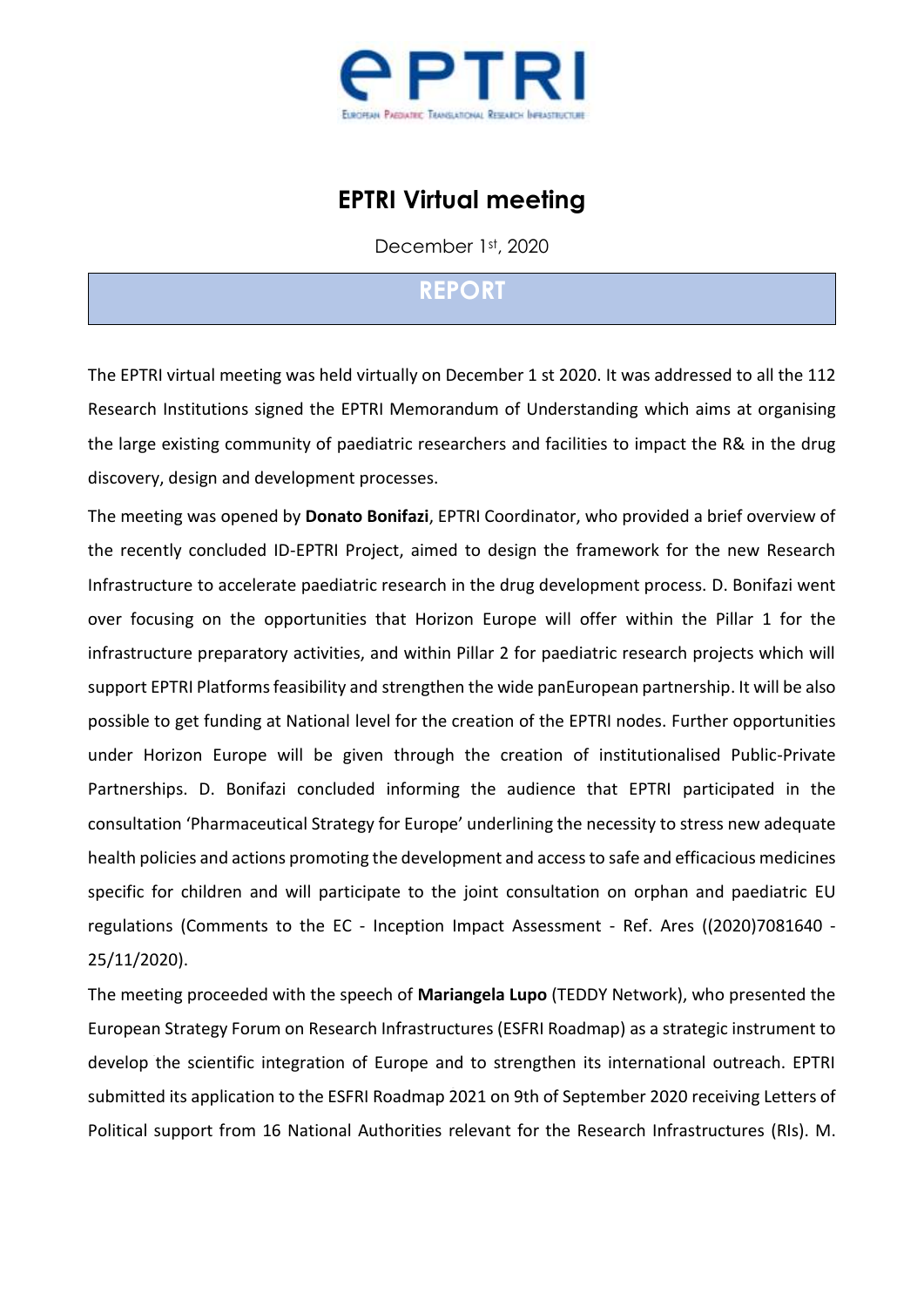

Lupo then illustrated the activities foreseen in the EPTRI Preparation phase (PP), starting in 2021 and planned to end in 2024. The EPTRI PP is expected to be funded by the Horizon Europe program, national research plans and in-kind contribution from the research organisations participating in EPTRI. An attention was given to the setting up of the EPTRI National nodes.

The strengthening of the paediatric initiatives and collaboration with the public-private sector was presented by **Carlo Giaquinto** from PENTA Foundation. He provided a brief analysis on the paediatric research, underlining some critical points. Even though there are many industry studies on paediatrics, these are often distinguished by a poor design, poor delivery, poor engagement, fragmentation and inefficiency. C. Giaquinto stressed the importance of the need to have a collective effort and shared the experience of the c4c-IMI2 Project. Alliances and collaborations are key to successful consortia, continued C. Giaquinto and explained that partnerships only work when both parties benefit from the relationship. Both public and private partners can benefit from a structural collaboration where the expected benefits are made clear in advance.

A proposal of a platform dedicated to the Child Health Technology within EPTRI was raised by **Paul Dimitri** (NIHR Children and Young People MedTech Cooperative) who stressed the importance of having the expertise with unmet needs aligned with the funding roadmap across the innovation pathway. P. Dimitri explained how the strategic framework is fundamental in defining and developing the proposed platform. He illustrated the process capability of defining unmet needs (What?) as well as the relation capability (How?). It is of high importance to develop a solid governance structure including the young patient's advisory groups (YPAG), integrate with the exciting paediatric initiatives such as EPTRI, and understand the commercial opportunities across Europe, concluded P. Dimitri.

publications and code. An overview of other main Projects ELIXIR is involved in, with a focus on Another interesting experience on building a digital space for Life Science was shared by **Giacinto Donvito** (National Institute for Nuclear Physics - INFN) and **Marco Tangaro** (CNR-IBIOM) who outlined the EOSC-Life Project coordinated by ELIXIR. The European Open Science Cloud (EOSC) is the envisioned federation of research (data) infrastructures that will enable the Web of FAIR Data and Services, help researchers to perform Open Science, and open up and exploit their data, some important services, were also provided by G. Donvito and M. Tangaro.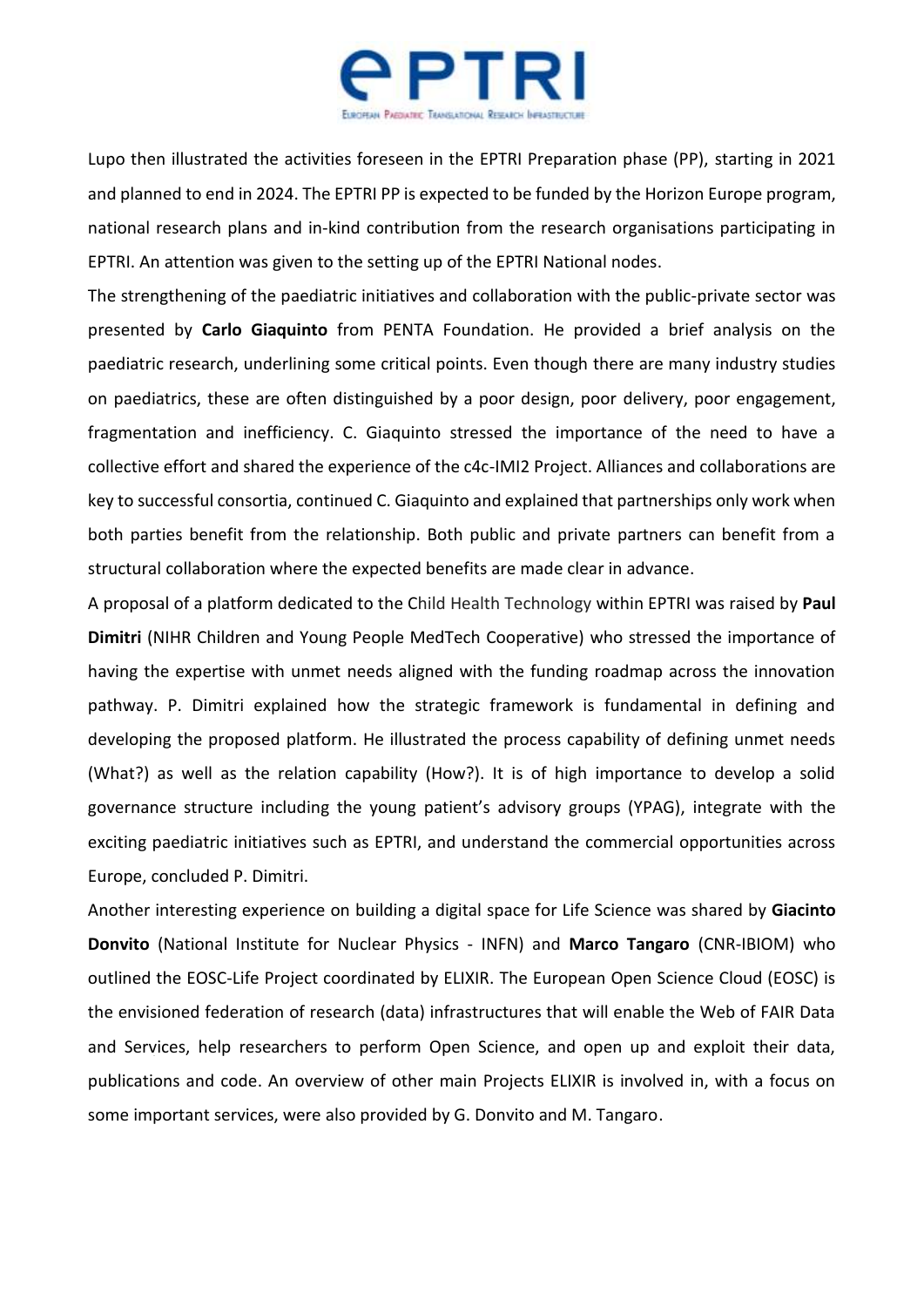

**Adriana Ceci** (EPTRI-IT Scientific Committee Chair) shared with the audience the positive experience in creating the EPTRI Italian node bringing together the different expertise at national level. She explained the EPTRI-IT composition, governance and activities. The same approach assumed in Italy is applying in all Countries involved in EPTRI for setting up the National nodes, continued A. Ceci, and explained the important contribution the Nodes may have on the paediatric Research Landscape. So far, organisational call-conferences have been done with the Institutions from the following Countries: Austria, Greece, Israel, Germany, Romania, Ireland, Ukraine, Luxembourg and Norway. At National level, there is a need that the paediatric research is marked as Priority in the National Plans. In that direction, EPTRI should be acknowledged, at least in those Countries who have provided a Letter of Political Support for inclusion in the ESFRI Roadmap 2021, in the national plans for 2021 concluded A. Ceci.

The EPTRI Drug Discovery platform was discussed by **Emmanuel Mikros** (ATHENA Research Center) who underlined that the Platform will be able to offer access to academic drug discovery facilities specialised in paediatric diseases and will provide integrated services in the areas of bioinformatics, chemical probes, target characterisation and genetics. The peculiarity of the Platform comes from the fact that it covers specific cell models (e.g. for muscular dystrophies, brain injury, apoptosis and cancer), specialised cell technologies (e.g. 3-dimensional cell cultures and organoids, microtissue products, nano-culture spheroid plates, micropattern plates, etc), and a unique collection of animal models from zebrafish to swine specific to paediatric diseases. Implement cutting edge technologies, to accelerate discovery and preclinical drug development in paediatrics is another strength of the Platform, concluded E. Mikros.

The meeting proceeded with the presentation on the EPTRI Placenta platform made by **Frantisek Staud** (Charles University) who started with an overview of the current team involved in the Platform. F. Staud explained the importance of studying the placental patho-physiology, pharmacology and toxicology as its functions are crucial to maintain optimal conditions for proper fetal development and programming. The different methods to study placenta were shown by F. Staud who terminated his presentation with the list of some current projects on placenta and recent publications.

**Nunzio Denora** (University of Bari 'Aldo Moro') presented the Special Issue: *'Scientific Highlights in the First European Paediatric Translational Research Infrastructure Open Meeting'.* This Special Issue